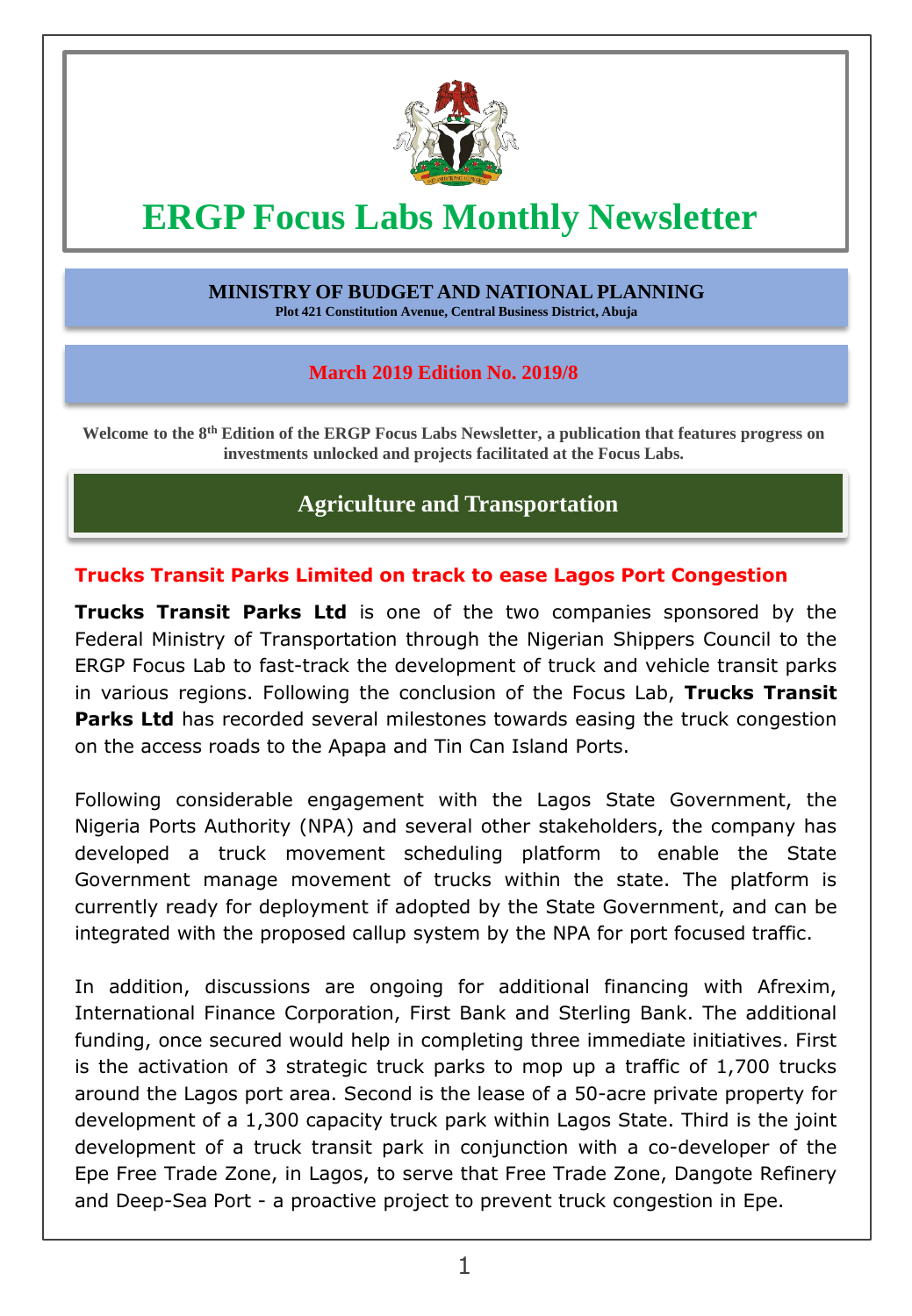

## **Manufacturing and Processing**

#### **Steel production company invests over N1.8 billion in Nigeria. Employs over 200 people**

Don Mac Limited, a steel production company in Edo state, sought to set up its power plant to augment power supply from the national grid. As the company was unable to obtain gas, either from the Gas Aggregation Company of Nigeria (GACN) or private sources, it approached the Focus Labs to facilitate the processing of its request for gas supply in order to power its IPP.

During its participation in the ERGP Focus Labs, the ERGP team organised meetings between the directors of Don Mac and the senior management of GACN with directors of the Federal Ministry of Industry Trade and Investment superintending. Through these sessions, the company was able to make presentations on its requirements for gas, demonstrate its capacity, and obtain the necessary commitments. Don Mac Ltd also benefitted from the presence of private sector options for the supply of gas who were present in the Power and Gas work stream of the Focus Labs. This level of comfort has allowed Don Mac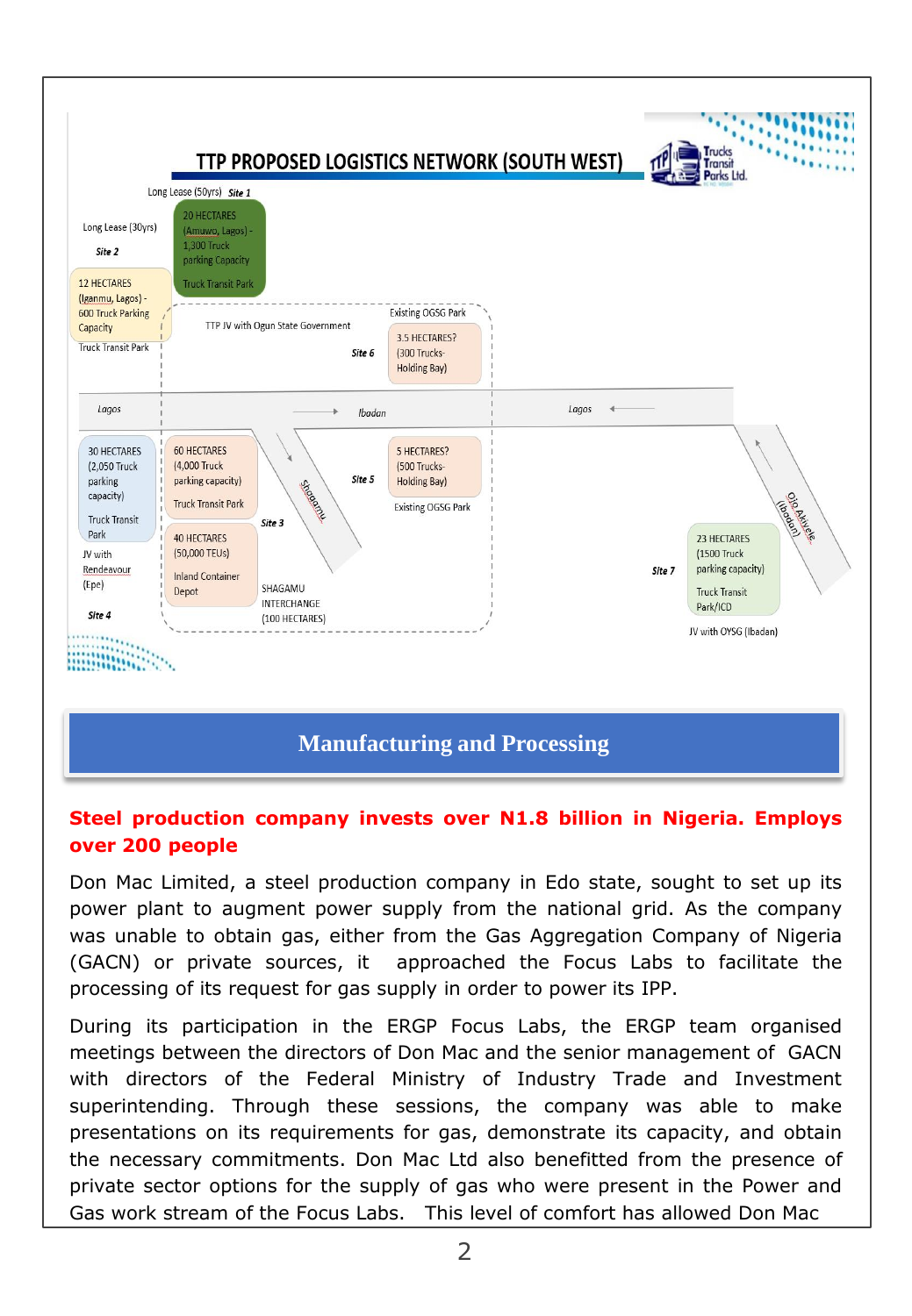to forge ahead with its plans.

The Front-End Engineering Design and Detailed Engineering design of the power plant have since been completed and site preparations have commenced. Don Mac is working with GACN to secure relevant commitment from the private operators for the supply of 20mmmscfd of gas to fire the power plant, after which full construction activities will commence.

The company also needed the ERGP-IU's intervention in obtaining land to build a factory, as well as the necessary certificates from the Department of Petroleum Resources (DPR) and the Nigerian Content Development and Monitoring Board (NCDMB) certificates for its manufacturing operations. Edo state is one of 8 states to which HE the VP signed letters to encourage support for projects that the Focus Labs had identified as having the capacity for investment and job creation.

So far, Don Mac has commenced the construction of the plant which has the capacity to produce 3000 gas cylinders per day (various sizes - 6.25kg, 10kg & 12.5kg). The factory is expected to commence production in 2019.

In addition, it has obtained the NCDMB certificate for its Pressure Vessel Manufacturing Plant, which is currently operational, with on-going expansion for Industrial Parts Machining & Production.

The ERGP team also worked with Don Mac to convince the Edo State Government on constructing an access road to its factory sites. As a result of this intervention, the company is also pleased to report that the Government has recently awarded the contract for the dualisation of the Benin-Abraka road.

The manufacturing strategies of the ERGP seek to accelerate the implementation of the Nigerian Industrial Resolution Plan, and encourage the development of resource-processing industries. The Implementation Unit will continue the problem solving efforts to assist the achievement of project completion for projects in this category. To date the Don Mac company has employed over 200 people and invested over \$5 million in Nigeria.

#### **Cassava company secures CBN Commercial Agriculture loan**

Psaltry International Limited (PIL) was part of the cassava cluster of projects which came to the Focus Lab requesting support with accessing the Commercial Agriculture Credit Scheme (CACS) Loan. The CACS is a N200 billion fund established by the Central Bank of Nigeria (CBN) and the Federal Ministry of Agriculture to fast track the development of the agricultural sector in Nigeria by financing medium and large-scale commercial agricultural enterprises.

While the Focus Labs were not held to directly resolve funding issues, the team was able to work with Psaltry Limited to address the bottlenecks involved in accessing the credit scheme, resulting in a successful loan application which is